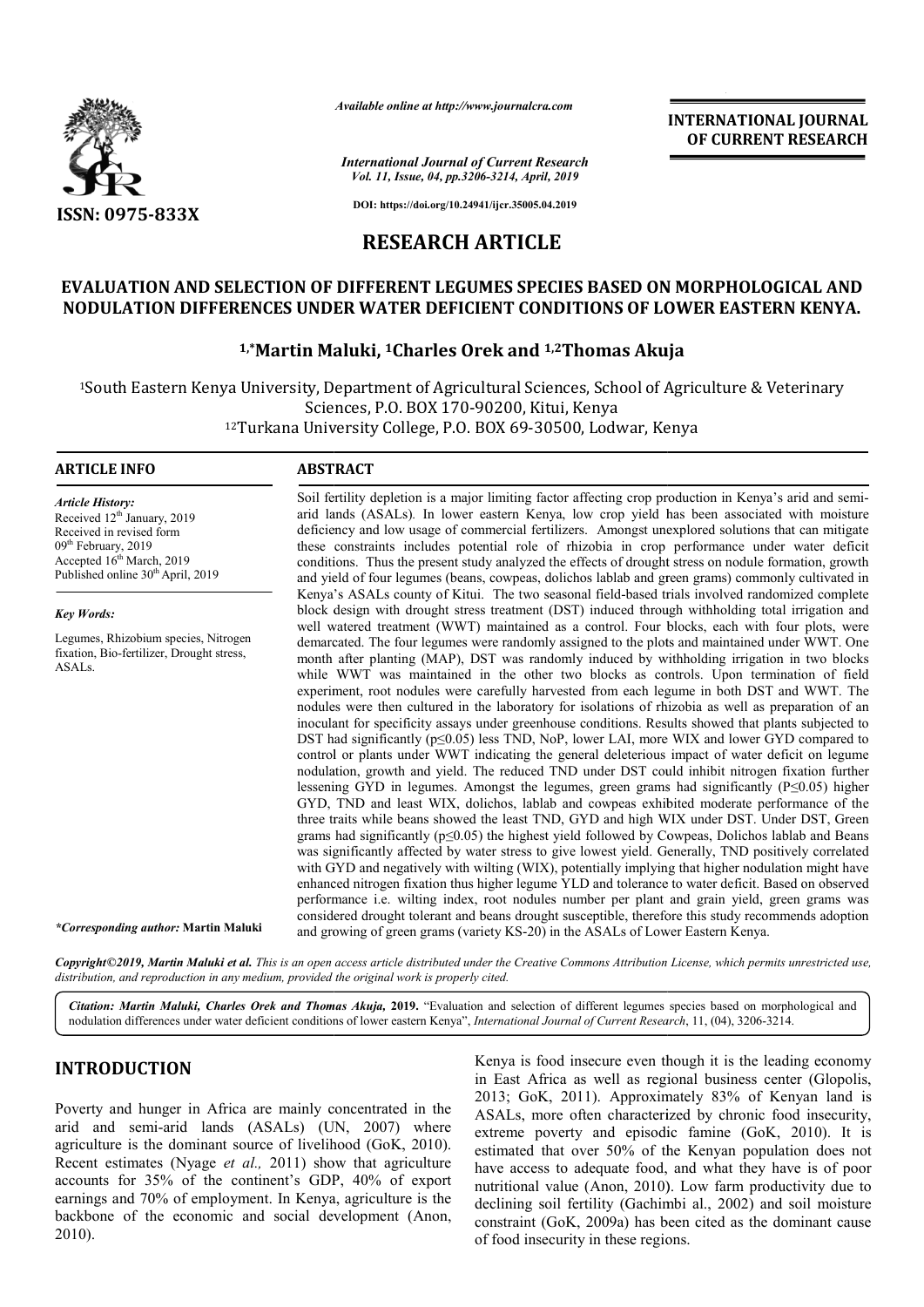Decline in soil fertility is attributed to soil leaching, erosion and mining of nutrients mainly through continuous monocropping of cereal crops without adequate soil fertility replenishment (Gachimbi *et al.,* 2002). Food security has been an integral part of global efforts concerning development and reduction of poverty (Vink, 2012). In Kenya, many types of cereals and legumes are grown to alleviate food insecurity. Philips (1980) noted that leguminous crops continue to play a crucial role in agricultural production throughout history and attributes their success in N-deficient soils results from root nodules containing symbiotic Rhizobium bacteria that reduce  $N_2$  to  $NH_3$ . Rhizobia are soil-inhabiting bacteria that form the root nodules where symbiotic biological nitrogen fixation occurs (Howieson and Brockwell, 2005; Weir, 2006). This process, where atmospheric N is captured for assimilation by plants is under-utilized by small-scale African farmers, in part because they do not understand its mechanism and management (Woomer *et al.,* 1997). For example, 95% of farmers in East and Southern Africa are familiar with legume root nodules but only 26% consider them beneficial (Woomer *et al.,* 1997). In another study, the percentage of farmers who use inoculants in Kenya is only 1% (Karanja *et al*., 2000).

The adaptability of indigenous rhizobia to their environment results in high levels of saprophytic competence, therefore continual identification of new, elite isolates offers the opportunity of improving Biological Nitrogen Fixation (BNF) with fine-tuned geographical targets (Zengeni et al., 2006; Appunu and Dhar, 2008). In this way, a wide diversity of rhizobial isolates ensures a sustainable source of strains for commercial application into the future (Musiyiwa *et al.,* 2005). One empirical approach to rhizobia strain selection focuses upon the stepwise collection, isolation and authentication of native rhizobia, screening of the isolates against reference strains for symbiotic effectiveness, assessment of their competitive abilities and evaluation of their performance under a range of field conditions (Howieson *et al*., 2000), with each step eliminating the worst performing isolates for further consideration. In this way, the identified elite rhizobial strains are likely to colonize the soil, tolerate environmental stresses, and compete with background populations (Slattery and Pearce, 2002). Nitrogen is the most abundant element on the earth and about 78 % of the earth's atmosphere is nitrogen gas (Sangakara *et al.*, 2003). There are hundreds of tons of nitrogen over every hectare of land surface. Despite the abundance of nitrogen in the atmosphere, plants are unable to use it directly because it is present in an inert form  $(N_2)$  and the nitrogen in the soil is lost through microbial dinitrification, soil erosion, leaching, chemical volatilization, removal of nitrogen containing crop residues from land and Nitrogen is therefore most limiting plant nutrient for crop production in Africa (Sangakara *et al.*, 2003). Most legumes, through symbiosis with rhizobia have the ability to reduce  $N_2$  through biological nitrogen fixation (BNF) into a form usable for growth naturally (Mugwe *et al.,* 2007*)*. The amount of nitrogen fixed varies according to the legume species and variety. Within a species the amount of nitrogen fixed is directly related to (dry matter) yield (Delfin *et al*., 2008). Legumes can fix as much as 200 kg N ha<sup>-1</sup> year<sup>-1</sup> under optimal field conditions (Giller, 2001). However, this can only be achieved in the presence of efficient *Rhizobial* strains, which can be native to the soil or introduced in-form of commercial inoculants (George *et al.,* 2007). The amount of N contributed to the soil system by the legume crops depends on the rate of symbiotic N fixing activity, growth and N harvest index of the legume crops (Zahran, 1999).

The rate of N fixation varies considerably, depending on type of legume cultivar, method of measurement, the presence of appropriate *Rhizobia*, and certain soil and environmental variables, including soil moisture,  $NO<sub>3</sub>$  level, soil acidity, and P nutrition (Danga *et al.,* 2009 & 2010; Zahran, 1999). However, the amount of biologically fixed N can be enhanced by different methods, including inoculation with proven strains, screening for improved microbial and host-plant materials, and introduction of improved cultural practices (Zengenia *et al.,*  2006; Giller, 2001). Farmers are in the process of advancing from subsistence to market-based agriculture and seeking to improve their field practices and yields (Woomer *et al*., 1998).A large population of farmers continues cultivating legumes including beans, lablab, cowpeas and green grams as increasingly important cash crops (Woomer *et al*., 1998).Most of these grain legumes can obtain between 50 - 80% of their nitrogen concentration requirements through biological fixation (Solomon *et al.*, 2012). Scientific data on nitrogen fixation by these legumes under water scarce conditions is either nascent or non-existent. This study aimed at analyzing legume nodulation, growth and yield under drought stress conditions in Kitui County, Kenya**.**

# **MATERIALS AND METHODS**

*Description of experimental sites:* The field experiment was carried out in Kwa-Mulungu farm situated in Kitui County between January- March 2016 (first season) and June to August 2016 (second season). A plot experiment was conducted in Kwa Mulungu farm located at, latitude  $1^0$  21'45.78" S, longitude  $37^{\circ}$  52'48.18" E and altitude 1105m above sea level (Meteorological department Kitui, 2002). As a semi-arid region, Kitui County is among the most drought-vulnerable regions in Kenya with annual rainfall of 500 – 1050 mm and 40% reliability (GOK, 2010). The annual mean minimum temperatures range from  $22 - 28$ °C, while the annual mean maximum temperatures range from  $28 - 32^{\circ}$  C (GOK, 2010). The area is semi-arid under AEZ IV with very erratic and unreliable rainfall. The rainfall pattern is bimodal ,The 'long rains' fall in April-May; the 'short rains' last from October to December, and are more reliable. Overall, approximately 90% of the annual precipitation falls during the long rain season (Hoogmoed, 2007). Greenhouse experiment was carried out at Kenya Agricultural and Livestock Research Organization (KALRO) sub-station at Kitui County located at latitude 10 36'48.19" S, longitude 380 43'37.86" E and altitude 1148m above sea level (Management Hand Book Ministry of Agriculture, 2010).

*Selected Legume varieties:* The experiment comprised of four legume species namely: Beans (Variety - KAT 56) Cowpeas (Variety - K80), Dolichos lablab (Variety- 1001) and Green grams (Variety - KS20). These varieties had been researched, developed from KALRO in Machakos and recommended to farmers in ASALs field conditions (KALRO.org).

*Field experiment***:** The field with no history of legume growth and which had not been fallowed for long was selected to ensure crops grew in field free from pests and diseases according to Lenne (2000). It was then cleared of grasses and other prevalent weeds using mechanical methods, followed by demarcation. The fields were ploughed to a depth of 30 cm. To ensure high viability and quality, legume seeds to be planted were carefully sorted to increase chances of uniform germination.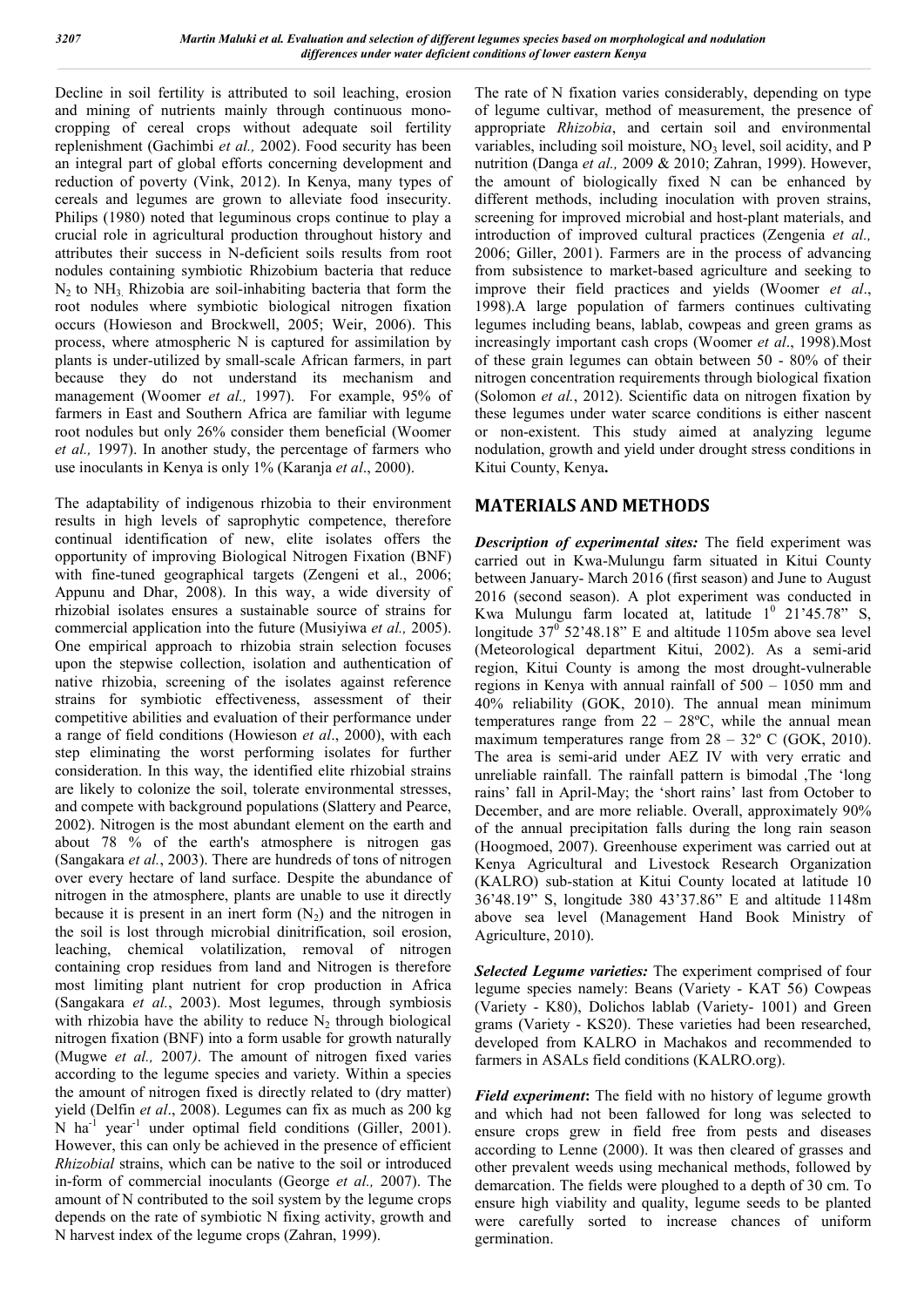Plots measuring 1.5 m x4 m were marked out with a path of one meter between the plots. Recommended spacing of 45cm by 15 cm for each legume was followed in sowing. Before sowing seeds into the plots, field capacity was determined according to procedure by Zhen-tao Cong *et al* (2014). Field capacity was used as a reference value to guide on quantity of water required for watering (Rodríguez-Iturbe and Porporato, 2004). Watering was done every day to maintain the moisture at field capacity. The two seasonal field-based trials involved randomized complete block design with drought stress treatment (DST) induced through withholding total irrigation and well-watered treatment (WWT) maintained as a control. Four blocks, each with four plots, were demarcated. The four legumes were randomly assigned to the plots and maintained under WWT. One month after planting (MAP), DST was randomly induced in two blocks until the legumes wilted while WWT was maintained in the other two blocks as controls. Once project was terminated, nodules were harvested and taken to the laboratory for isolation and rhizobium cultured was used to prepare an inoculant for specificity assays under greenhouse conditions.

*Laboratory design:* Roots were harvested and thoroughly and carefully washed to remove soil. Ten nodules were collected from each plant by cutting the sever nodule about 0.5 cm on each side of the nodule. To reduce the risk of damaging the nodule, a forceps was used. The nodules were disinfected for thirty seconds in ethanol (95%) and for one minute in sodium hypochlorite (6%), adapted from Barrett and Parker (2006). They were then washed four times in sterilized water and finally crushed with a flame-sterilized glass rod. A loopful of the crushed nodule was then streaked across the surface of a Petri dish containing yeast mannitol agar (YMA; Vincent, 1970), and incubated at  $25{\text -}30^0$ C in the dark. Typical wellisolated colonies were re-isolated on diagnostic media, adapted from Odee et al. (1997): test tubes containing liquid YM (YMA without agar) with 25 mg kg-1  $(w/v)$  bromethymol blue (BTB) as pH indicator; Petri dishes containing YMA with 25 mg kg-1 (w/v) Congo red. The bacteria in test tubes were incubated at 28°C on a shaker (220 rpm) and classified according to their ability to change the pH of the growth medium (alkaline, neutral or acid). Petri dishes were incubated at 28°C in the dark, until the colonies were evaluated. They were characterized according to color (white, pink, translucid, yellow or white with a pink center), to the amount of extracellular polysaccharides (EPS) production (none to moderate or moderate to copious) and to colony size (the colony diameter measured with a ruler, after 3, 6 and 8 days of incubation).Three replicates for each isolate were analyzed, and the mean growth rate was used to separate different categories (Odee et al., 1997): very fast – colonies  $\geq$  5 mm in diameter after 3 days of incubation; fast – colonies  $\geq$  3 mm diameter after 3 days of incubation; intermediate – colonies  $\geq$  3 mm diameter after 6 days of incubation; slow – colonies  $\geq 3$  mm diameter after 8 days of incubation; very slow – colonies  $\leq 3$ mm diameter after 8 days of incubation. Color and EPS were only evaluated when the colonies reached the minimum diameter of 3 mm, except for the very slow growing ones, which did not reach this diameter until the eighth day.

#### **Data collection and analysis**

*Days to seed germination:* After land preparation, planting for the four legume genotypes were done at the same time and all blocks given similar treatment of watering and drought stress as assigned above. Data on germination was taken for each plot by physically counting the number of seeds that had germinated in the morning and evening and the results were tabulated according to Timson (1965).

*Nodule number per plant:* On termination of the experiment, ten plants from the two middle rows were randomly selected and gently dug out. The plants were then washed through a fine sieve with water to remove soil particles and organic debris according to procedure outlined by Geetha et al (2012). The number of nodules on each plant was counted and the average nodules per plant calculated.

*Determination of shoot dry weight:* Ten plants were randomly selected from the two border rows on each side of the treatment plot and cut at the ground level for shoot dry matter determination at the termination of the experiment. Total fresh shoot weight was measured using an electronic weighing balance. Plant materials were then put in brown envelopes and oven dried at  $65^{\circ}$  C for 72 hours as outlined by Ping Huang (2016). The dry materials were weighed and shoot dry weight recorded.

*Leaf Area Index:* Leaf area of third, fifth and seventh leaf of the ten legume plants selected from the experimental plot were measured and determined against their ground area. The leaf area was calculated as described by Xiong *et al*., 2006. Leaf area  $(cm^2)$  = leaf length (cm) × leaf width (cm) × 0.83. Leaf surface Index = Leaf area /ground area  $m^2$ .

*Wilting Index:* Leaf wilting is a fundamental trait used in drought tolerance evaluation. Signs of wilting were observed after one week of stress, a visual assessment of wilting was done since leaf water potentials cannot be measured in dead leaves. The following visual characteristics were used according to Bettina *et al* (2007).

*Analysis of Data:* The data collected on nodule number per plant, shoot dry weight, leaf area index, wilting index, pod numbers, pod yield or weight and grain yield were subjected to analysis of variance (ANOVA) using SAS (version 8.0) and Least Significant Difference (LSD) at  $P \le 0.05$  used to separate treatment means of significant treatments.

#### **RESULTS**

*Soil analytical:* The chemical characteristics of soil in the farm was analysed and results tabulated and indicated in table 4.1.

*Comparison of days to germination***:** The legumes varied significantly ( $P \le 0.5$ ) for days to seed germination (Fig.4.1). About 27% of Cowpeas (K80) germinated on 3<sup>rd</sup> day while only 5% of Green grams (KS20), 0.5% of Dolichos lablab  $(1001)$  and no beans germinated by that day. On the 4<sup>th</sup> day, 93% of planted Cowpeas (K80) had germinated while 66.2% of G/grams (KS20) and Beans (30.4%) had lowest seeds that had germinated. Cowpeas took shorter period of days to germinate followed by Green grams, Lablab and Beans in that order (Fig. 4.1).

*Effects of water stress on leaf area index:* The genotypes varied significantly ( $P \le 0.05$ ) for leaf area index (Fig. 4.2) Appendix 1 & 11). Plants which were not stressed had larger leaf area index compared to the plants which were stressed.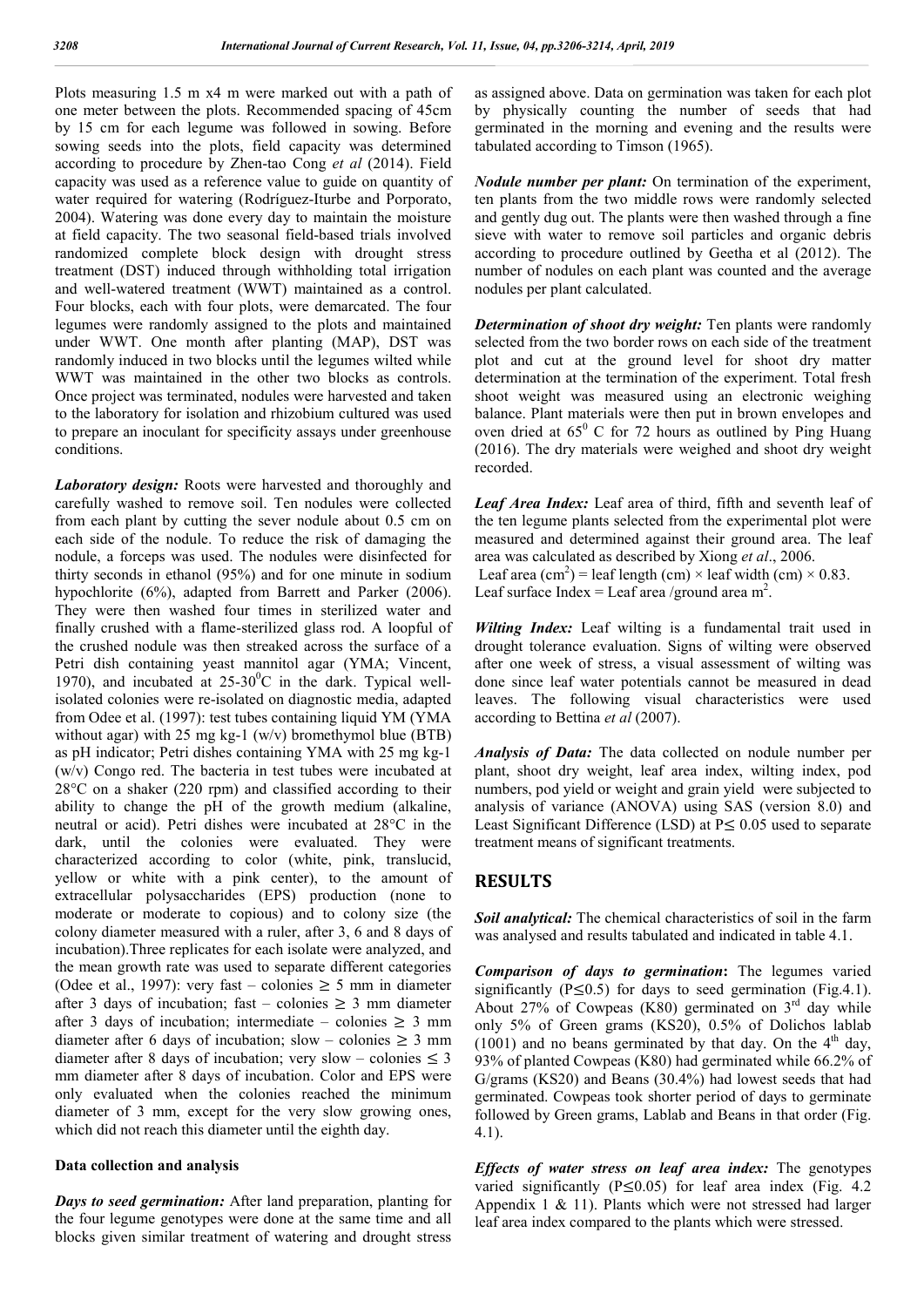*3209 Martin Maluki et al. Evaluation and selection of different legumes species based on morphological and nodulation differences under water deficient conditions of lower eastern Kenya*



**Figure 4.1. Mean germination of seeds in different legumes per day**



**Figure 4.2 Mean leaf area index of stressed and unstressed legumes**



**Figure 4.3 mean fresh biomass (t/ha) of legumes under non irrigated and irrigated treatments**



**Figure 4.4. Mean dry biomass production per hectare**



**Figure 4.5. Mean number of root nodules in tons per ha**







**Figure 4.7. Mean number of pods on legume plants**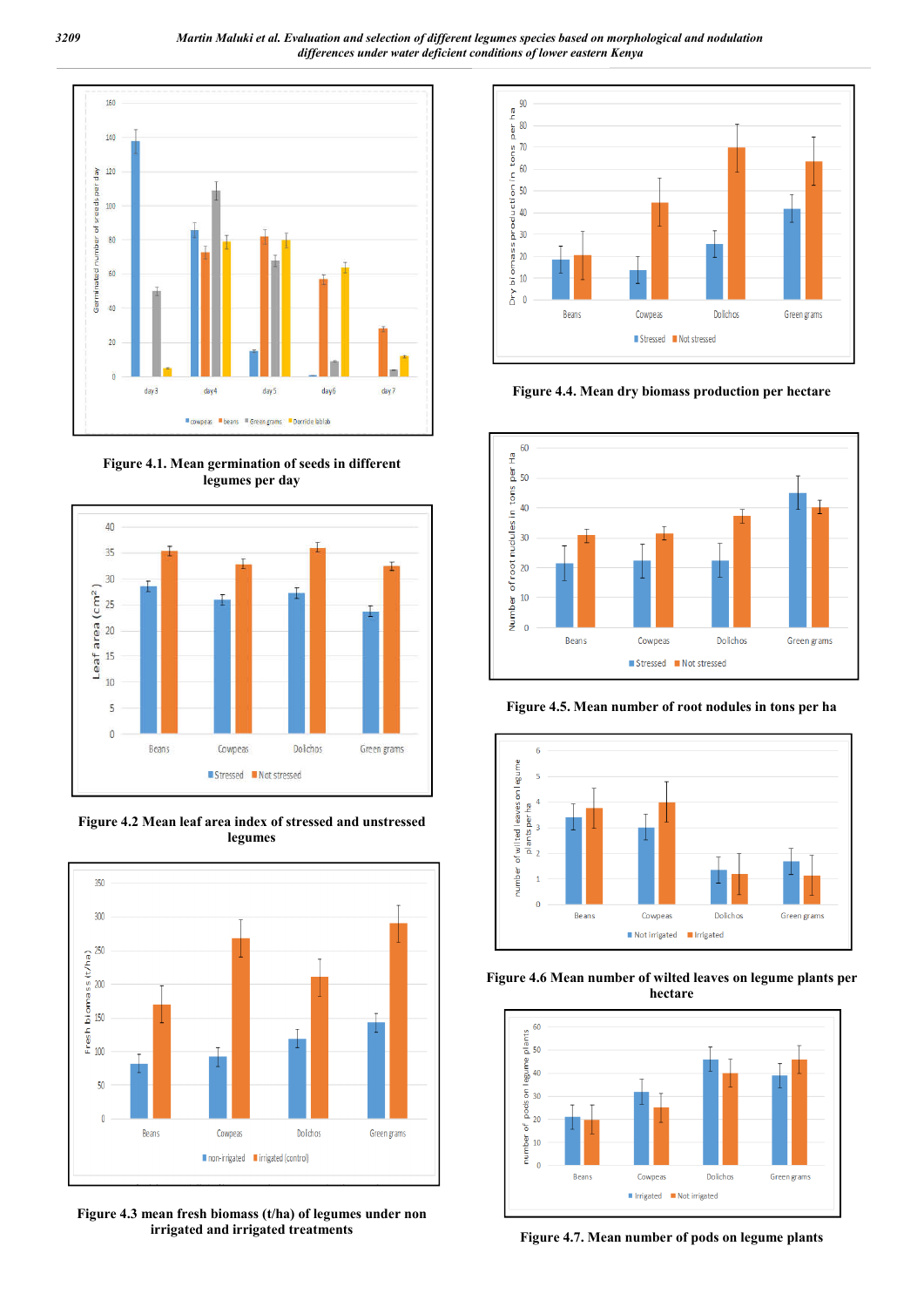| Severity score | Severity Rating     | Visual characteristics                                                                                           |
|----------------|---------------------|------------------------------------------------------------------------------------------------------------------|
|                | Normal (not wilted) | <i>No signs of wilting or drought stress</i>                                                                     |
|                | Slightly wilted     | Slight leaf angle changes but no folding, rolling or changes in leaf surface structure                           |
|                | Wilted Strong       | leaf angle change or protrusion of veins on the leaf surface but no cell death                                   |
|                | Severely wilted     | Very strong change of leaf angle or protrusion of veins on the leaf surface with <i>beginning necrosis</i>       |
|                | Nearly dead         | <i>Most leaves necrotic</i> , some young leaves still green near the midrib, leaf angles mostly near $0^{\circ}$ |
|                | Dead All above      | ground parts dead, no re-sprouting after re-watering at the end of the experiment                                |

**Table 1.1. Scoring scale for above ground symptoms for wilting**

**Table 4.1 Soil chemical analysis for the farm**

| Parameter        | Value | Class    |
|------------------|-------|----------|
| Soil pH          | 4.4   | Adequate |
| Acidity me %     | 5.90  | Adequate |
| Total nitrogen % | 0.34  | Adequate |
| Organic carbon % | 0.62  | Adequate |
| Phosphorus ppm   | 108.2 | Adequate |
| Potassium me %   | 1.45  | Adequate |
| Calcium me %     | 7.90  | Adequate |
| Magnesium me %   | 4.25  | Adequate |
| Manganese me %   | 1.2   | Adequate |
| Copper ppm       | 3.8   | Adequate |
| Iron ppm         | 35    | Adequate |
| Zinc ppm         | 8.6   | Adequate |
| Sodium me %      | 0.85  | Adequate |

 $ppm = o$  parts per million; me% = metal percentage in the soil

Results indicated that beans and Dolichos had the largest leaf area index followed by cowpeas and green grams in that order.

*Effects of water stress on fresh biomass***:** The genotypes varied significantly  $(P<0.05)$  in the production of fresh biomass (Fig. 4.3; Appendix 1V). Legume plants which were well watered had higher fresh biomass production compared to water stressed plants. Results showed that Green grams had the highest biomass production, cowpeas and Dolichos were not significantly ( $P \le 0.05$ ) different from each other. Beans had the lowest biomass production.

*Effects of water stress on dry biomass production:* There was a significant (P≤0.05) difference in production of dry biomass by the genotypes (Fig. 4.4 Appendix III). Genotypes which were not water stressed produced significantly higher dry biomass compared to the genotypes, which were not water stressed. Results reviewed that Green grams and Dolichos had the highest dry biomass and were not significantly (P≤0.05) different from each other. Beans and cowpeas were not significantly ( $P \le 0.05$ ) different from each other and their dry biomass production was lower than Green grams and Dolichos.

*Effects of water stress on number of root nodules:* There was a significant ( $P \le 0.05$ ) difference between droughted plants versus well watered plants in the number of root nodules in the respective roots of the genotypes (Fig. 4.5; Appendix VI). Unstressed genotypes had significantly more root nodules compared to stressed genotypes. Overall results reviewed that Green grams had the highest root nodules compared to other genotypes followed by Dolichos, cowpeas, and beans which were not significantly (P≤0.05) different from each other.

*Effects of water stress on wilting index on legume varieties:* Legumes varied significantly  $(P \le 0.05)$  for leaf wilting. Overall, Beans and Cowpeas had the highest number of number of wilted leaves and were not significantly (P≤0.05) different from each other followed by Dolichos and green grams in that order. The irrigated plants showed significant ( $P \le 0.05$ ) differences in the number of wilted leaves with Beans having significantly ( $P \le 0.05$ ) the highest number of wilted leaves

while green grams had the lowest number (Fig. 4.6). Those that were not water stressed showed significant differences in the number of wilted leaves with cowpeas having the highest number of wilted leaves while green grams had the lowest number of leaves, which wilted (Fig. 4.6).

*Effects of water stress on number of pods on legume plants:* Legumes varied significantly ( $P \le 0.05$ ) in the number of pods produced per treatment. Overall, Dolichos had the highest number of pods followed by cowpeas and green grams, which were not significantly different from each other (Fig. 4.7). Beans had the least number of pods. In irrigated plants. Dolichos had the highest number of pods while Beans had the least number of pods. The non-irrigated genotypes, Dolichos had the highest number of pods while beans had the least number of pods (Fig. 4.7).

*Effect of water stress on grain yield:* Cowpeas (K80) under irrigation produced significantly the highest yield (1.18 tons) followed by G/grams (KS20) Dolichos lablab (1001) and Beans (KAT 56) producing the lowest yields per plot (Fig. 4.8). Under water stress plot, Green grams had the highest yield (1.2 tons) followed by Cowpeas (K80) ,Dolichos lablab(1001) and Beans (KAT 56) was significantly affected by water stress to give lowest grain yield (Fig. 4.8).

#### **DISCUSSION**

*Comparison of germination (days) between seeds of different legumes:* The significant differences observed for days to germination in different legume species could be attributed to differences in the permeability of their seed coats. This is in agreement with the recent study conducted by Mwami *et al*. (2017) as well as earlier studies such as Baskin (2005) and Borji *et al.*, (2007) who attributed the differences in seed germination of different legumes to differences in seed coat permeability. From the results, it was deduced that the seed coat of cowpeas was more permeable and thus took shorter period to germinate compared to those of green grams, lablab and beans.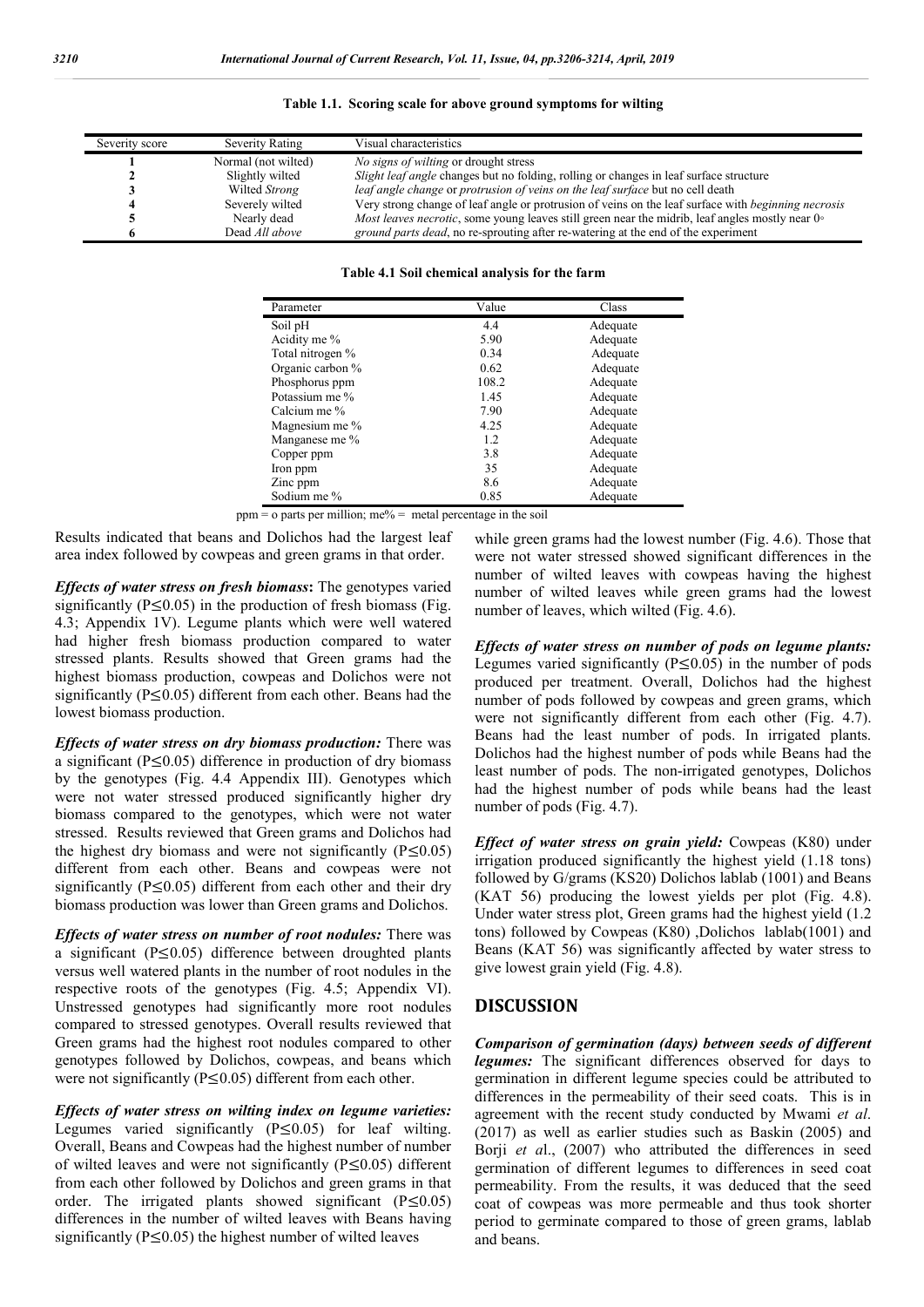Fast germinators will take the advantage of the available moisture, nutrients and nitrogen flush besides reaching maturity early to evade moisture stress.

*Effects of water stress on leaf area:* The observed differences between leaf area of stressed plants and unstressed plants could be due to the role of water in the translocation of plants nutrients within the plant. This is in agreement with an earlier study by Gunton and Everson (1980) that attributed the differences in the leaf area of stressed and unstressed legumes to the nature of the environment, in regard to access to water, where the genotypes grew. Some studies on the transport of recent assimilates under water stress within the plants from leaves to sink organs (Li et al..,2003)found the translocation of newly assimilated carbon from source leave to be delayed under severe water stress. Differences in leaf area among different legumes could be related to the genotypical differences among the legumes as observed by Baskin (2005.in the present study, under water stressed conditions, Dollicles leaves had the largest leaf area an indication that it had larger surface area for photosynthesis and respiration which lowers the atmospheric temperature around the leaf.

*Effects of water stress on fresh and dry biomass:* Different quantities of biomass produced by legumes could be attributed to genotypical differences among the legumes. This is supported by a previous study by Asfaw (2014) and porch *et al*., (2009) who attributed differences in biomass production among bean varieties to legumes inherent characteristics. Besides genetic characteristics, as a key factor for different biomass production, water could be cited as a factor which determined the differences in biomass production, as it plays a role in nutrients mobilization especially nitrogen which aids in biomass production. A study conducted by Mitova and Stancheva, (2013) attributed differences in biomass production to the role of water in mobilizing plants' nutrients. In this study, under droughted plants, Green grams had the highest volumes of fresh and dry biomass production followed by cowpeas, Dolichos and Beans had the lowest biomass production. This implies that green gram is likely to give better yields under water stressed conditions because of high dry biomass as supported by Lee (2018) in his study which indicated a higher positive correlation between biomass and yield of crops.

*Effects of water stress on number of leaves:* Different number of leaves between stressed and unstressed legumes could be linked to differences in translocation of organic compounds which is necessitated by water. A study by Lazana *et al*., 2006 attributes differences between stressed bean genotypes and unstressed bean genotypes to differences in the translocation of organic compounds within the plant. Genetic differences could be cited as a factor responsible for differences in the number of leaves produced by bean legumes. A study conducted by porch *et al*., (2009) relates genetic differences as responsible for differences in the number of leaves produced by legumes. Under water stressed conditions, legumes had lower number of leaves compared to those of well watered conditions, reduction of number of leaves under droughted conditions can be explained as a, This implies that, legumes mechanism of avoiding excessive transpiration or water conservation strategy as supported by studies conducted by Jones, (1992).

*Effects of water stress on number of wilted leaves:* There was a significant difference in the number of wilted leaves between stressed and unstressed legume species. The observed trend could be due to the fact that drought or water stress prevents water movement from the root zone to other plant parts such as leaves. This concurs with previous studies (Hsiao 2000; Rahdari and Hoseini, 2012; Selvakumar *et al*., 2012) which observed that drought or water stress prevents the movement of water soluble nutrients up the plant and this leads to wilting of leaves. A similar study carried out by Jaleel *et al*., (2009) reported that wilting of leaves in legumes was due to unavailability of water in the root zone. Differences in number of wilted leaves among the legumes in water deficit environment and well-watered environment could be attributed to differences in some inherent and environmental factors leading to differences in their adaptations. This agrees with the study conducted by White (2005) who attributed the differences in the number of wilted leaves of bean genotypes to in both water deficit and well-watered environment to their genetic pool. Under water stressed conditions, Green grams had the least number of wilted leaves implying that it had higher photosynthetic area compared to other legumes and was drought tolerant, beans had highest wilted leaves thus drought susceptible. Cowpeas had the highest number of wilted leaves in well watered conditions, while green grams had the lowest number of leaves, which wilted, wilting reduces photosynthetic area according to Wang (2018).

*Effects of water stress on root nodules:* The observed differences in the number of nodules among the stressed and unstressed legumes could be due to genotypical differences. This is supported by a previous study conducted by Jaleel et al. (2009) which indicated that the differences in root nodules was due to genotypical differences existing among the bean genotypes. The reduction in root nodules in stressed legumes could be due to reduced nitrogenase activity within the plants. This is in agreement with two studies (Guerin et al., 1990; Kaur et al., 1985) that found out that reduced nodulation in the stressed legumes was as a result of low nitrogenase activity which resulted from low leaf water potential in water stressed legumes. Under drought stress green grams had the highest root nodules while beans had the least implying that green grams nodulated the most according to studies conducted by Janet and Sprent(1972) who noted a negative correlation between water stress in nitrogen fixation and root nodules. Further, according to studies done by Janet et al., (1972) indicated that reduced water content in the root nodules reduced nitrogen fixation by legumes. This implies that, green grams was drought tolerant due to high root nodules compared to beans which was susceptible to drought.

*Effect of water stress on grain yield:* The observed differences among water deficit and well-watered bean legumes could be attributed to the differences to their genetic and environmental adaptability. This agrees with the previous studies conducted by Akcura (2011) and Ali and Shakor (2012) who cited genotype and environmental interaction as a key factor determining differences in yields from water stressed and well watered environments. Peymaninia *et al*. (2012) noted variation in yields between water stressed and well watered environment due to environmental variation such as soil water which is essential in plants' nutrients movement. Under water stressed condition. Under water stressed conditions, green grams had the highest grain yield while under well-watered condition cowpeas had the highest grain yield, beans having the lowest grain yield, these differences agrees with latest study conducted by Jinpeng Li et al, (2018) who found out that irrigation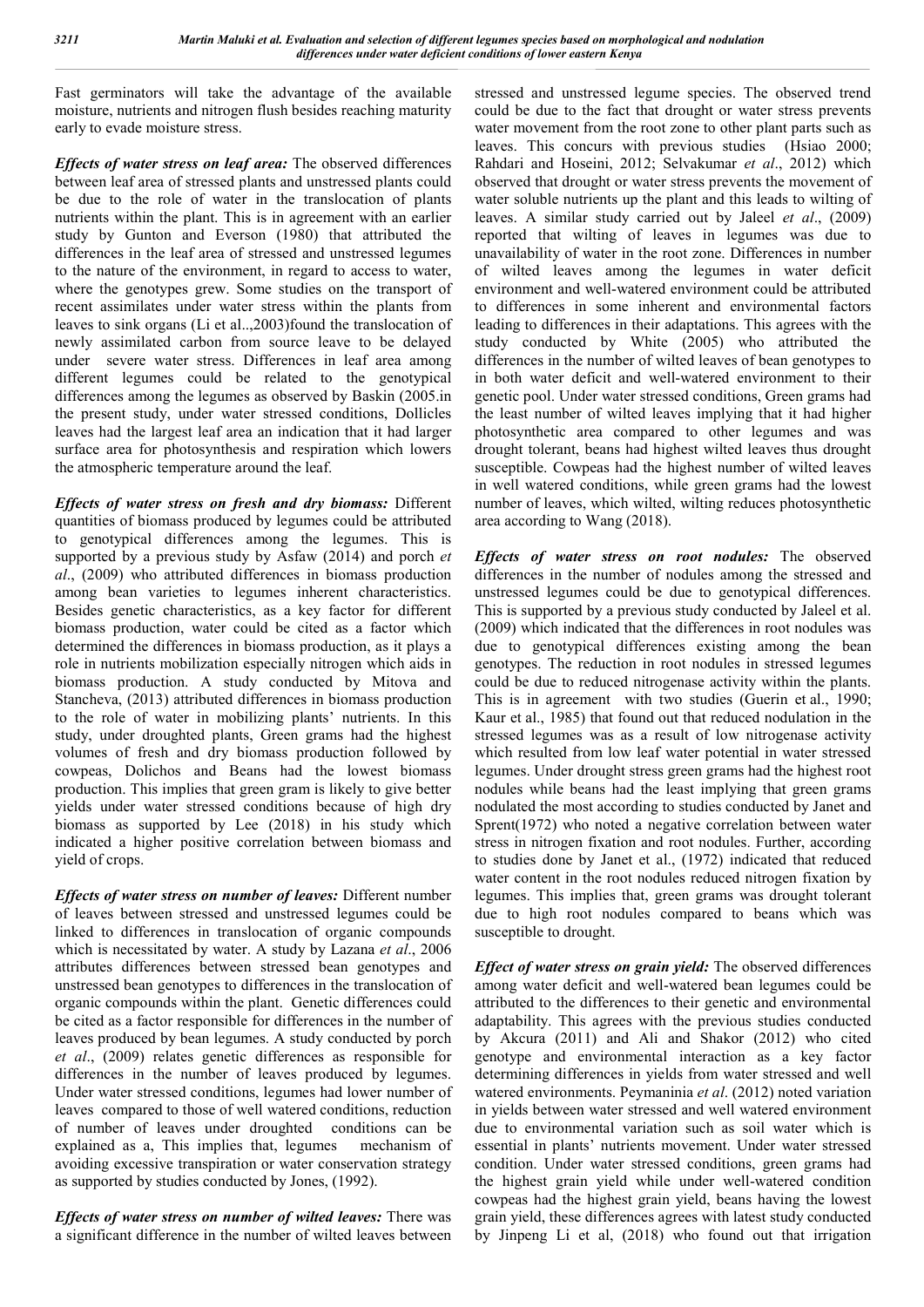improved grain yield by increasing the uptake and utilization of water and nitrogen during grain filling.

#### **REFERENCES**

- Akcura M 2011. The relationships of some traits in Turkish winter bread wheat landraces. Turk. J. Agric. For. 35:115- 125.
- Ali IH, Shakor EF 2012. Heritability, variability, genetic correlation and path analysis for quantitative traits in durum and bread wheat under dry farming conditions. Mesoptamia J. Agric. 404:27-39.
- Anon 2010. Agricultural Sector Development Strategy 201- 2020. Government of Kenya.
- Appunu, C., Zoue, A. and Laguerre, G. 2008. Genetic Diversity of Native *Bradyrhizobia* Isolated from Soybeans *Glycine max L*. in Different Agricultural-Ecological-Climatic Regions of India. Journal of Applied and Environmental, American Society for Microbiology, pp.5991-5996. Bettina *et al* 2007Visual assessment of wilting as a measure of leaf water potential and
- Asfaw McCarthy N, Lipper L, Arsan A, 2014, Adoption and intensity of adoption of conservation farming practices in Zambia, pgs.72-86.
- Barrett, C.F.; Parker, M.A. Coexistence of *Burkholderia, Cupriavidus,* and *Rhizobium* sp. nodule bacteria on two *Mimosa* spp. in Costa Rica. *Appl. Environ. Microbiol.* **2006**, *72*, 1198-1206.
- Baskin JM, Baskin CC, Dixon KW 2006. Physical dormancy in the endemic Australian genus Stylobasium, a first report for the family Surianaceae Fabales. Seed Sci. Res. 16: 229-232
- Danga, B.O., Ouma, J.P., Wakindiki, I.I.C. & Bar-Tal, A. 2009. Legume-Wheat Rotation Effects on Residual Soil Moisture, Nitrogen and Wheat Yield in Tropical Regions. In Donald, L. S. ed.. *Advances in Agronomy Vol.* 101. Burlington: Academic Press, 2009, pp. 315-349. ISBN: 978-0-12- 374817-1. doi:10.1016/S0065-21130800805-5
- Danga, B.O., Ouma, J.P., Wakindiki, I.I.C. & Bar-Tal, A. 2010. Chickpea-Wheat Rotation for Higher Production in a Humid Tropical Region. *Agronomy Journal* 102: 363-371. doi:10.2134/agronj2009.0145 .
- Ferreira, M. C. and Hungria, M. 2002. Recovery of soybean inoculant strains from uncropped soils in Brazil. Field Crops Research 79:139-152.
- Gachimbi, L.N., de Jager, A., Van Keulen, K., Thuranira, E.G. & Nandwa, S.M. 2002. Participatory diagnosis of soil nutrient depletion in semi-arid areas of Kenya. Managing Africa"s Soil No. 26. IIED:London.
- Geetha et al. 2012, Isolation and characterization of noduleassociated Exiguobacterium sp. From the nodules of Fenugreek and their possible role in plant growth promotion. pgs. 126-134.
- George, N. Chemining`wa, J.W. Muthomi & Theuri, S.W.M. 2007. Effect of *Rhizobia* Inoculation and Starter-N on Nodulation, Shoot Biomass and Yield of Grain Legumes. *Asian Journal of Plant Sciences,* 6: 1113-1118. doi: 10.3923/ajps.2007.1113.1118.
- Giller, K.E. 2001. Nitrogen fixation in tropical cropping systems. CAB International, Walling ford, UK, pp 144 - 168.
- Glopolis, 2013. *Food Security and Agricultural Trade in Kenya,* Prague: Glopolis. GoK, 2011. *National Food and Nutritional Security Policy,* Nairobi: Agricultural Sector Coordination Unit.
- Government of Kenya [GoK]. 2009b. 10 years of fight against poverty 1999-2009. A report of the poverty eradication commission.
- Government of Kenya [GoK]. 2011. Kenya Economic survey 2011 highlights.
- Hoogmoed, M., 2007. Analyses of impacts of a sand storage dam on groundwater flow and storage. VU University, Amsterdam. 165 p.
- Howieson, J. G. and Brockwell, J. 2005. "Nomenclature of legume root nodule bacteria in 2005 and implications for collection of strains from the field." In J. Brockwell, editor, "14th Australian nitrogen fixation conference," pages 17– 23. The Australian Society for Nitrogen Fixation, Katoomba, Australia.
- Karanja N., Freire J., Gueye M. and DaSilva E. 2000. MIRCEN Networking: Capacity Building and BNF Technology Transfer in Africa and Latin America. AgBiotechNet, vol.2, March, ABN 043.
- Lenne J 2000, Pests and poverty; the continuing need for crop production research, pgs. 1-16.
- Management hand book, ministry of agriculture, department of agro meteorology.
- Mugwe, J., Mugendi, D., Kungu, J. &Mucheru-Muna, M. 2007. Effect of plant biomass, manure and inorganic fertilizer on maize yield in the Central highlands of Kenya. *African Crop Science Journal, 15* 3: 111 – 126.
- Musiyiwa, K., Mpepereki, S., Giller, K.E. 2005. Symbiotic effectiveness and host ranges of indigenous rhizobia nodulating promiscuous soybean varieties in Zimbabwean soils. Soil Biol. Biochem. Vol. 37, pp. 1169-1176. 72.
- Nyage, N.E., Kingamkono, R.R., Kullaya, A.K. & Mneney, E.E. 2011. Biotechnology for sustainable agriculture, food security and poverty reduction in Africa.
- Odee DW, JM Southland, ET Makatiani,SG, SG, SG Mclnroy,JI, JI Sprint1997,Phenotypic characteristics and composition of rhizobia associated with woody legumes growing in diverse Kenyan conditions.Pgs.65-75.
- Odee, D.W. Haukka, K., McInroy, S.G., Sprent, J.I., Sutherland, J.M., Young, J.P.W. 1995. Genetic and symbiotic characterization of rhizobia isolated from tree and herbaceous legumes grown in soils from ecologically diverse sites in Kenya. Soil Biology Biochemistry 34: 801- 811.
- Pauw, W.P., Mutiso, S., Mutiso, G., Manzi, H.K., Lasage, R. &Aerts, J.C.J. 2008. An Assessment of the Social and Economic Effects of the Kitui Sand Dams: Community based Adaptation to Climate Change.
- Phillips, S. B., and G. L. Mullins. 2004. Foliar burn and wheat grain yield responses following topdress-applied nitrogen and sulfur fertilizers. Journal of Plant Nutrition 27: 921– 930.
- Ping Huang et al. 2016, Evidence that fresh weight measurement is imprecise for reporting the effect of plant growth-promoting rhizobacteria on growth promotion of crop plants pgs. 199-208.
- Rodríguez-Iturbe, I., and Porporato, A. 2004. Ecohydrology of Water-controlled Ecosystems: Soil Moisture and Plant Dynamics. Cambridge: Cambridge University Press.
- Sangakkara, U. R., Richner. W., Schnelder, M. K., Stamp, P. 2003. Impact of intercropping beans *Phaseolus vulgaris L*. and sun hemp *crotalaria juncea L*. on growth, yields and nitrogen fixation of maize *Zea mays L*. grown in the humid and tropics during the minor season. Maydike 48:233-238.
- Sangakkara, U. R., Richner. W., Schnelder, M. K., Stamp, P. 2003. Impact of intercropping beans *Phaseolus vulgaris L*.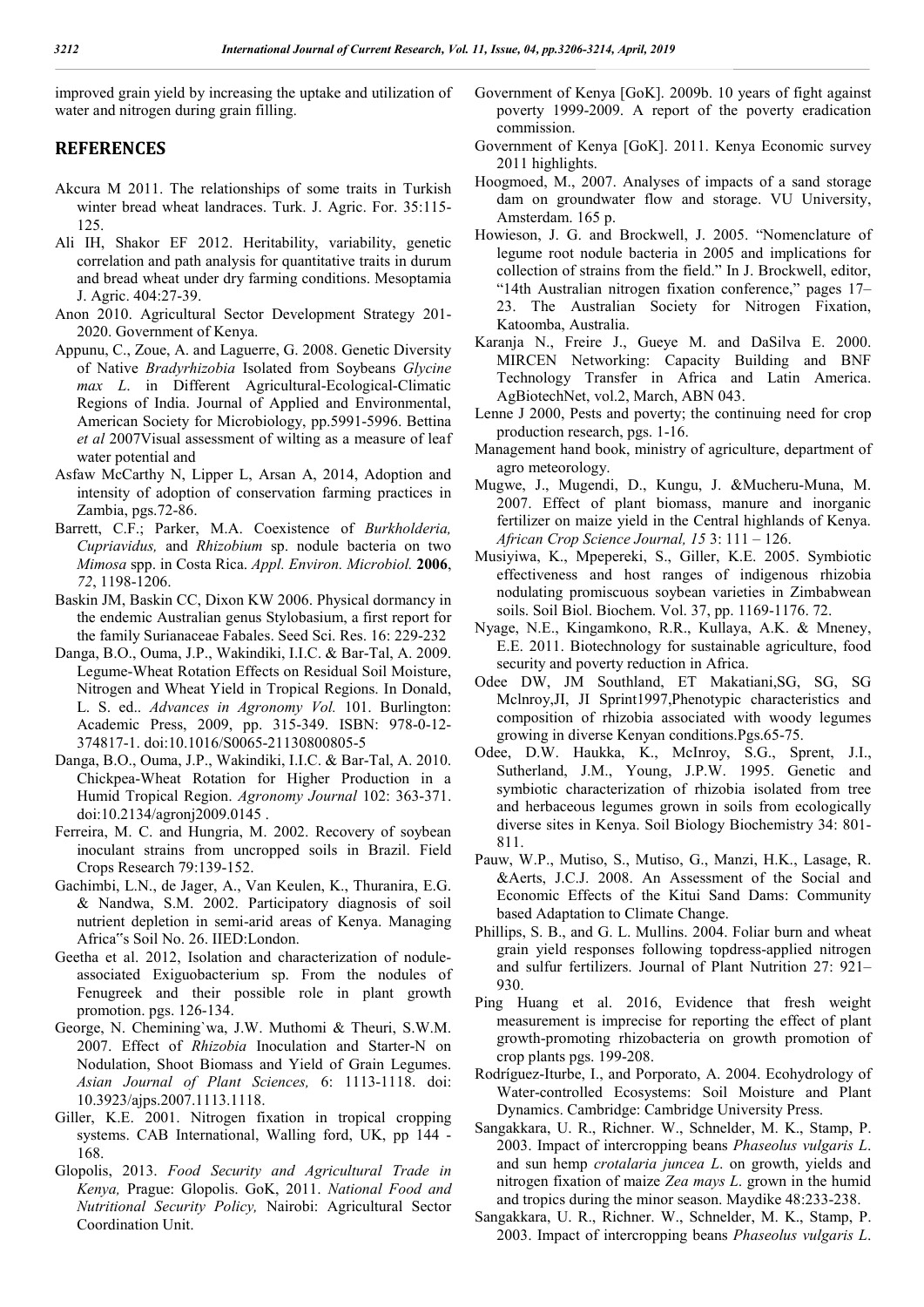and sun hemp *crotalaria juncea L*. on growth, yields and nitrogen fixation of maize *Zea mays L*. grown in the humid and tropics during the minor season. Maydike 48:233-238. Seedling drought survival pgs. 497-500

- Slattery, J. and Pearce, D. 2002. "Development of Elite Inoculant *Rhizobium* Strains in Southeastern Australia" In D. Herridge, editor, "ACIAR Proceedings 109e" Inoculants and Nitrogen Fixation of Legumes, Vietnam.
- Slattery, J. and Pearce, D. 2002. "Development of Elite Inoculant *Rhizobium* Strains in Southeastern Australia" In D. Herridge, editor, "ACIAR Proceedings 109e" Inoculants and Nitrogen Fixation of Legumes, Vietnam.
- Solomon, T., Lalit, M. P., & Tsige, A. 2012. Effects of inoculation by Brady rhizobium strains on nodulation, nitrogen fixation, and yield of soybean *Glycine max l., merill* varieties on Nitisols of Bako, Western Ethiopia. Department of natural resource management, collegue of agric and env'tal science, Haramaya University. International scholarly research network
- Thomas, D.B., Sasol and MajinaUfansi. 1999. Where there is no water; a story of community water development and sand dams in Kitui District, Kenya. ISBN: 9966-9642-07
- Timson J 1965, New methods of recording germination data. pgs. 216-217
- UN 2007. UN Millenium Development Goals. United Nations, New York.
- Vincent, J. M. 1970. Root-nodule symbiosis with *Rhizobium, In* A. Quispel ed., Biology of nitrogen fixation. North-Holland Publishing Co., Amsterdam. pp. 265-347.
- Vink, N., 2012. Food Security and African Agriculture. *South African Journal of International Affairs,* 19 2, pp. 157- 177.Wageningen: EAAP.
- Wang, Y., Lin, M., Tian, Z., Elmerich, C. and Newton, E.W 2005. Biological Nitrogen Fixation: Sustainable Agriculture and the environment. Springer.
- Weir, B. 2006. Systematics, Specificity, and Ecology of New Zealand Rhizobia. Thesis submitted in fulfilment of the requirements for the degree of Doctor of Philosophy, The University of Auckland New Zealand.
- White J. W. 2005. Implications of carbon isotope discrimination studies for breeding common bean under water deficits, in Stable Isotopes and Plant Carbon-Water Relations, edsEhleringer J. R., Hall A. E., Farquhar G. D., editors. San Diego, CA: Academic Press ;, 387–398.
- Woomer, P.L., Bekunda, M.A., Karanja, N.K., Moorehouse, T. and Okalebo, J.R. 1998. Agricultural resource management by smallhold farmers in East Africa. Nature and Resources 34, 22-33.
- Woomer, P.L., Karanja, N.K., Mekki, E.I., Mwakalombe, B., Tembo, H., Nyika, M. Silver, M., Nkwine, C., Ndakidemi P. and Msumali, G. 1997. Indigenous populations of *Rhizobia*, legume response to inoculation and farmer awareness of inoculants in East and Southern Africa. Africa Crop Science Conference Proceedings 3, 297-308.
- Xiong, Y.C., Li, F.M., Zhang, T., 2006. Performance of wheat crops with different chromosome 23 ploidy: root-sourced signals, drought tolerance, and yield performance. Planta 224, 710–718.
- Zahran, H.H. 1999. Rhizobium-legume symbiosis and nitrogen fixation under severe conditions and in an arid climate. Microbiol Mol Biol Rev, vol. 63, pp. 968–989.
- Zengeni, R., Mpepereki, S., Giller, K.E. 2006. Manure and soil properties affect survival and persistence of soybean nodulating rhizobia in smallholder soils of Zimbabwe. Appl. Soil Ecol., vol. 32, pp. 232-242.
- Zhen-tao CONG., Hua-fang LÜ., Guang-heng NI., 2014. A simplified dynamic method for field capacity estimation and its parameter analysis. *Journal of Water Science and Engineering, 2014, 74: 351-362.*

#### **APPENDICES**

#### *Appendix 1-Leaf area analysis of variance for leaf 3*

| Source of variation                                   | d.f. | S.S.    | m.s.   | v.r.  | F pr.  |  |  |  |
|-------------------------------------------------------|------|---------|--------|-------|--------|--|--|--|
| Genotype                                              | 3    | 807.0   | 269.0  | 0.69  | 0.557  |  |  |  |
| Treatment                                             | 1    | 842.2   | 842.2  | 2.18  | 0.142  |  |  |  |
| Genotype.Treatment                                    | 3    | 10813.2 | 3604.4 | 9.31  | < 0.01 |  |  |  |
| Residual                                              | 152  | 58841.7 | 387.1  |       |        |  |  |  |
| Total159 71304.0                                      |      |         |        |       |        |  |  |  |
| Appendix II-Leaf area analysis of variance for leaf 5 |      |         |        |       |        |  |  |  |
| Source of variation                                   | df.  | S.S.    | m.s.   | v.r.  | F pr.  |  |  |  |
| Genotype                                              | 3    | 25946.5 | 8648.8 | 15.26 | < 001  |  |  |  |
| Treatment                                             | 1    | 426.1   | 426.1  | 0.75  | 0.387  |  |  |  |
| Genotype.Treatment                                    | 3    | 26660.5 | 8886.8 | 15.68 | < 001  |  |  |  |
| Residual                                              | 152  | 86173.9 | 566.9  |       |        |  |  |  |
| Total159 139207.0                                     |      |         |        |       |        |  |  |  |
| Appendix III-Dry mass analysis of variance.           |      |         |        |       |        |  |  |  |
| Source of variation                                   | df.  | S.S.    | m.s.   | V.I.  | F pr.  |  |  |  |
| Genotype                                              | 3    | 1517.31 | 505.77 | 7.79  | < 001  |  |  |  |
| Treatment                                             | 1    | 112.90  | 112.90 | 1.74  | 0.189  |  |  |  |
| Genotype.Treatment                                    | 3    | 314.70  | 104.90 | 1.62  | 0.188  |  |  |  |
| Residual                                              | 152  | 9863.94 | 64.89  |       |        |  |  |  |
| Total159 11808.84                                     |      |         |        |       |        |  |  |  |